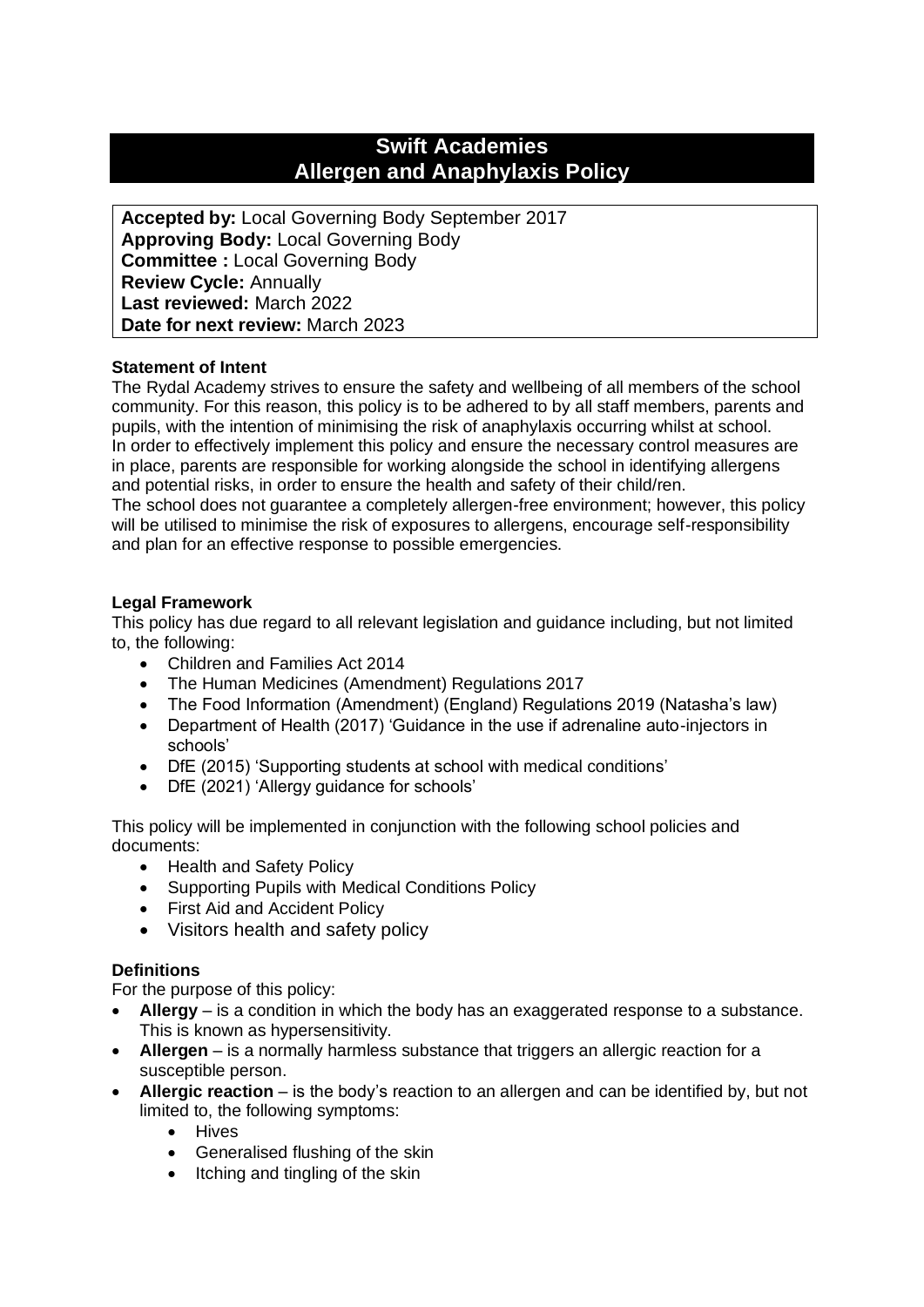- Tingling in and around the mouth
- Swelling of the throat, mouth or face
- Feeling wheezy
- Abdominal pain
- Rising anxiety
- Nausea and vomiting
- Alterations in heart rate
- Feeling of weakness

**Anaphylaxis** – is also referred to an anaphylactic shock, which is a sudden, severe and potentially life-threatening allergic reaction. This kind of reaction may include the following symptoms:

- Difficulty breathing
- Feeling faint
- Reduced level of consciousness
- Lips turning blue
- Collapsing
- Becoming unresponsive

## **Roles and responsibilities**

The governing body is responsible for:

- Ensuring that arrangements are in place to support pupils with allergies and who are at risk of anaphylaxis and that these arrangements are sufficient to meet statutory responsibilities
- Ensuring that policies, plans, systems and procedures are implemented to minimise the risks of pupils suffering allergic reactions or anaphylaxis at school
- Ensuring that the schools' approach to allergies and anaphylaxis focusses on, and accounts for, the needs of each individual pupil
- Ensuring that the schools arrangements give parents and pupils confidence in the school's ability to minimise susceptible pupil's contact with allergens and to effectively support pupils should an allergic reaction or anaphylaxis occur
- Ensuring that staff are properly trained to provide the support that pupils need, and that they will receive allergy and anaphylaxis training at least annually.
- Monitoring the effectiveness of this policy and reviewing it on an annual basis, and after any incident where a pupil experiences an allergic reaction.

The Head Teacher is responsible for:

- The development, implementation and monitoring of the Allergen and Anaphylaxis Policy.
- Ensuring that parents are informed of their responsibilities in relation to their child's allergies.
- Ensuring that all school trips are planned in accordance with the Educational Visits Policy, taking into account any potential risks if the activities involved pose (risks) to the pupils with known allergies.
- Catering procedures are effectively implemented ensuring that all designated first aid trainers are trained in the use of adrenaline-auto injectors (AAIs) and the management of anaphylaxis.
- Ensuring that all staff members are provided with information regarding anaphylaxis, as well as the necessary precautions and action to take.
- Ensuring that catering staff are aware of, and act in accordance with, the school's policies regarding food and hygiene, including this policy.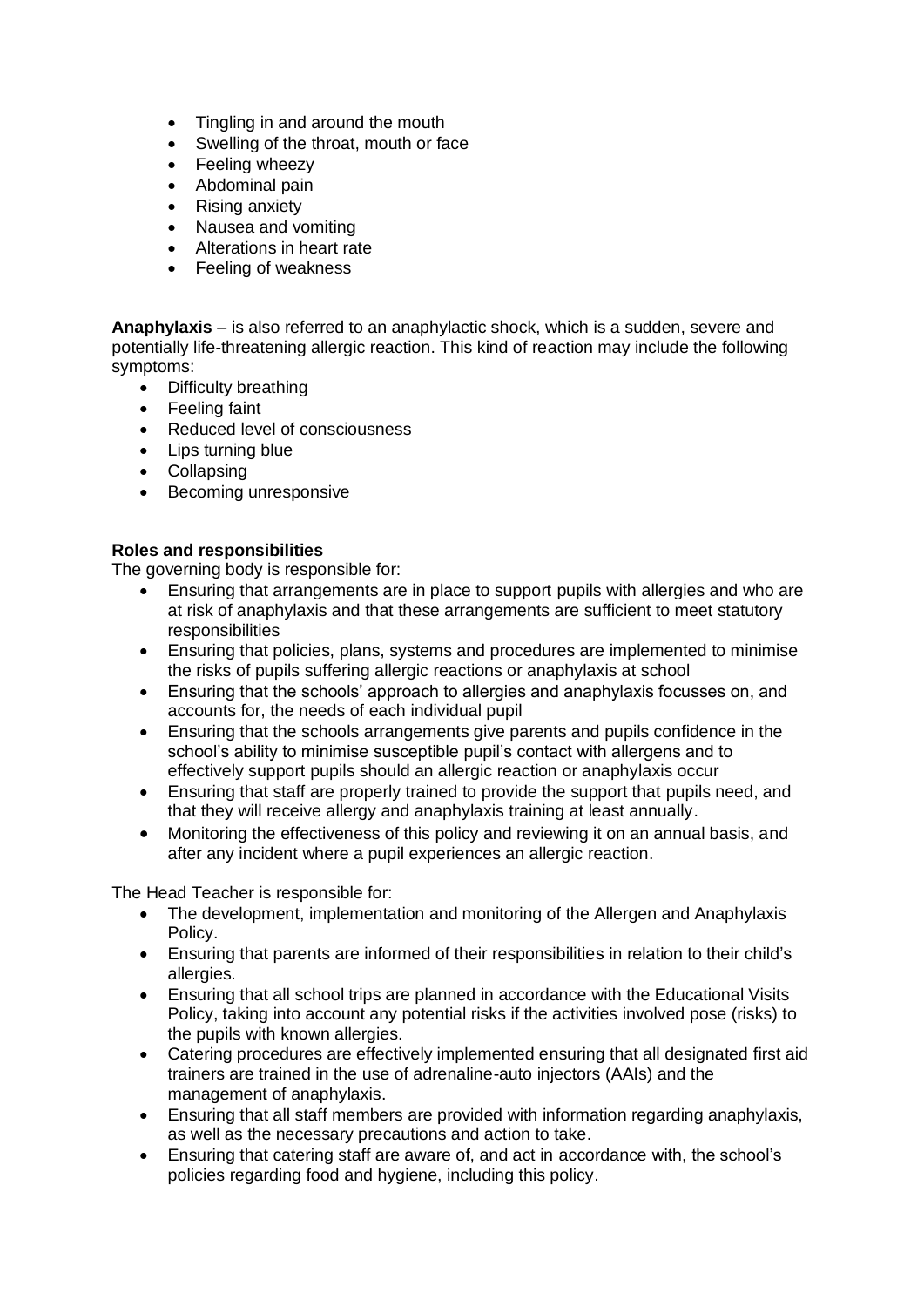The Inclusion Lead is responsible for:

- Ensuring that there are effective processes in place for medical information to be regularly updated and disseminated to relevant staff members, including supply and temporary staff
- Seeking up-to-date medical information about each pupil via a meeting with parents on an annual basis, to complete an Individual Health Care Plan (IHCP) including information regarding any allergies.
- Contacting parents required for medical documentation regarding the pupil's allergies
- Ensuring that the necessary staff members are informed about the pupil's allergies
- Understanding the action to take and processes to follow in the event of a pupil going into anaphylactic shock and ensuring this information is passed on to staff members
- Ensuring that catering staff are aware of any pupils with allergies which may affect the school melas provided.

All staff members are responsible for:

- Acting in accordance with the school's policies and procedures at all times
- Attending relevant training regarding allergens and anaphylaxis
- Being familiar with and implementing pupil's individual health care plans (IHCPs) as appropriate
- Responding immediately and appropriately in the event of a medical emergency
- Reinforcing effective hygiene practices, including those in relation to the management of food
- Promoting hand washing before and after eating
- Monitoring all food supplied to pupils by both school and parent, including snacks, ensuring food containing known allergies is not provided
- Ensuring that pupils do not share food and drink in order to prevent accidental contact with an allergen
- Ensuring that any necessary medications are out of the reach of pupils but still easily accessible to staff members
- Liaising with the Inclusion Lead and pupils' parents to ensure the necessary control measures are in place

The Catering Manager is responsible for:

- Ensuring that all relevant risk assessments, e.g. to do with food preparation, have been carried out and controls to mitigate risks are implemented.
- Monitoring the food allergen log and allergen tracking information for completeness.
- Reporting any non-conforming food labelling to the supplier, where necessary.
- Ensuring the practices of kitchen staff comply with food allergen labelling laws and the training is regularly reviewed and updated.
- Recording incidents of non-conformity, either in allergen labelling, use of ingredients or safe staff practice, in an allergen incident log.
- Acting on entries to the allergen incident log and ensuring the risks of reoccurrence are minimised.
- When a pupil has a number of allergies or health related problems linked to food, the Catering Manager will request a meeting with parents and or dietician to discuss a plan for pupil to ensure all their needs are met.

Catering staff are responsible for:

• Ensuring they are fully aware of the rules surrounding allergens, the processes for food preparation in line with this policy and the processes for identifying pupils with specific dietary requirements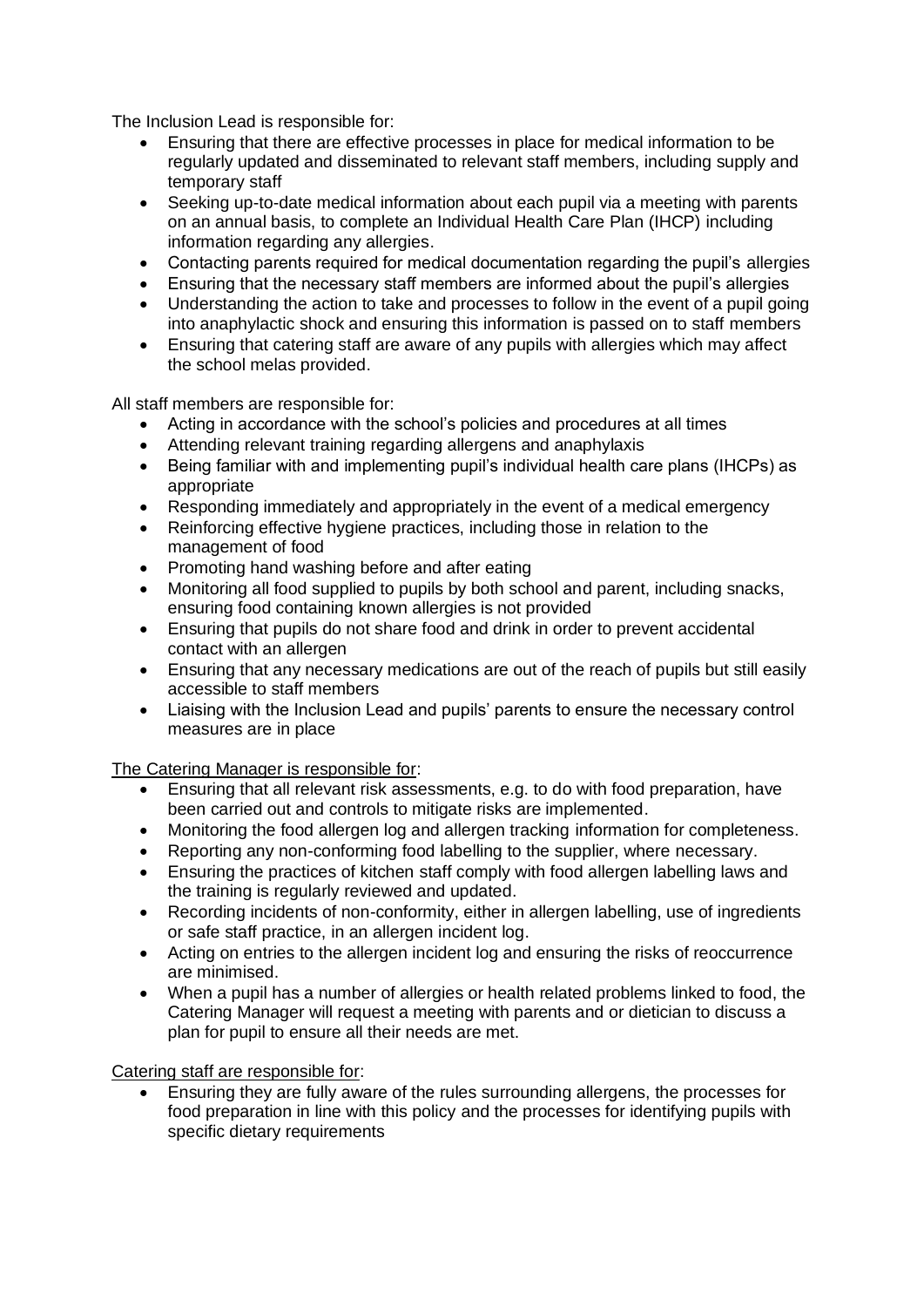- Ensuring that they are fully aware of whether each item of food served contains any of the 14 allergens, as is a legal obligation and making sure this information is readily available for those who may need it
- Menus and allergen information that is on the website
- Ensuring that the required food labelling is complete, correct and clearly legible and is either printed on the food packaging or attached via a secure label
- Reporting to the Catering Manager if food labelling fails to comply with the law
- Accessing training to ensure they are allergen aware and consistent in communicating with customers who have allergies. Failing to produce this information will breach the Food Safety Act. The information will need to be available on demand either verbally or in written format and will be monitored and inspected via Environmental Health Officers.
- Documenting any pre-orders for pupils in the safer food better business diary or a book dedicated to special orders which is in use in the kitchen areas daily, the catering team will liaise with lunchtime staff on a daily basis of any orders for pupils.
- Displaying notices in food service areas encouraging pupils with allergies to talk to them and inform them of allergies. The catering team will display notices telling customers allergens may be present in the food prepared on site.
- Encouraging pupils to ask what is in the food if they have an allergy or special diet, this can be achieved by displaying posters and notices within the dining areas.

## All parents are responsible for:

Notifying the school of the following information:

- Their child's allergens
- The nature of the allergic reaction
- What medication to administer
- Specific control measures and what can be done to prevent the occurrence of an allergic reaction
- Keeping the school up-to-date with their child's medical information
- Providing the school with up-to-date emergency contact information
- Providing the school with written medical documentation, including instructions for administering medication as directed by the child's doctor
- Providing the school with any necessary medication, in line with procedures outlined in the 'Supporting Students with Medical Conditional Policy'
- Communicating to the school any specific control measures which can be implemented in order to prevent the child from coming into contact with the allergen
- Providing the school, in writing, any details regarding the child's allergies
- Working alongside the school to develop an IHCP to accommodate the child's needs.
- Signing their child's IHCP, where required
- Acting in accordance with any allergy-related requests, made by the school, such as not providing nut-containing items in their packed lunch
- Ensuring their child in aware of allergy self-management, including being able to identify their allergy triggers and how to react
- Providing a supply of 'safe' snacks for any individual attending school events
- Raising any concerns, they may have about the management of their child's allergies with the school
- Ensuring that any food their child brings to school is safe for them to consume
- Liaising with appropriate staff members, regarding the appropriateness of any food or drink provided
- Should a special diet need to be provided, a medical evidence letter will be required.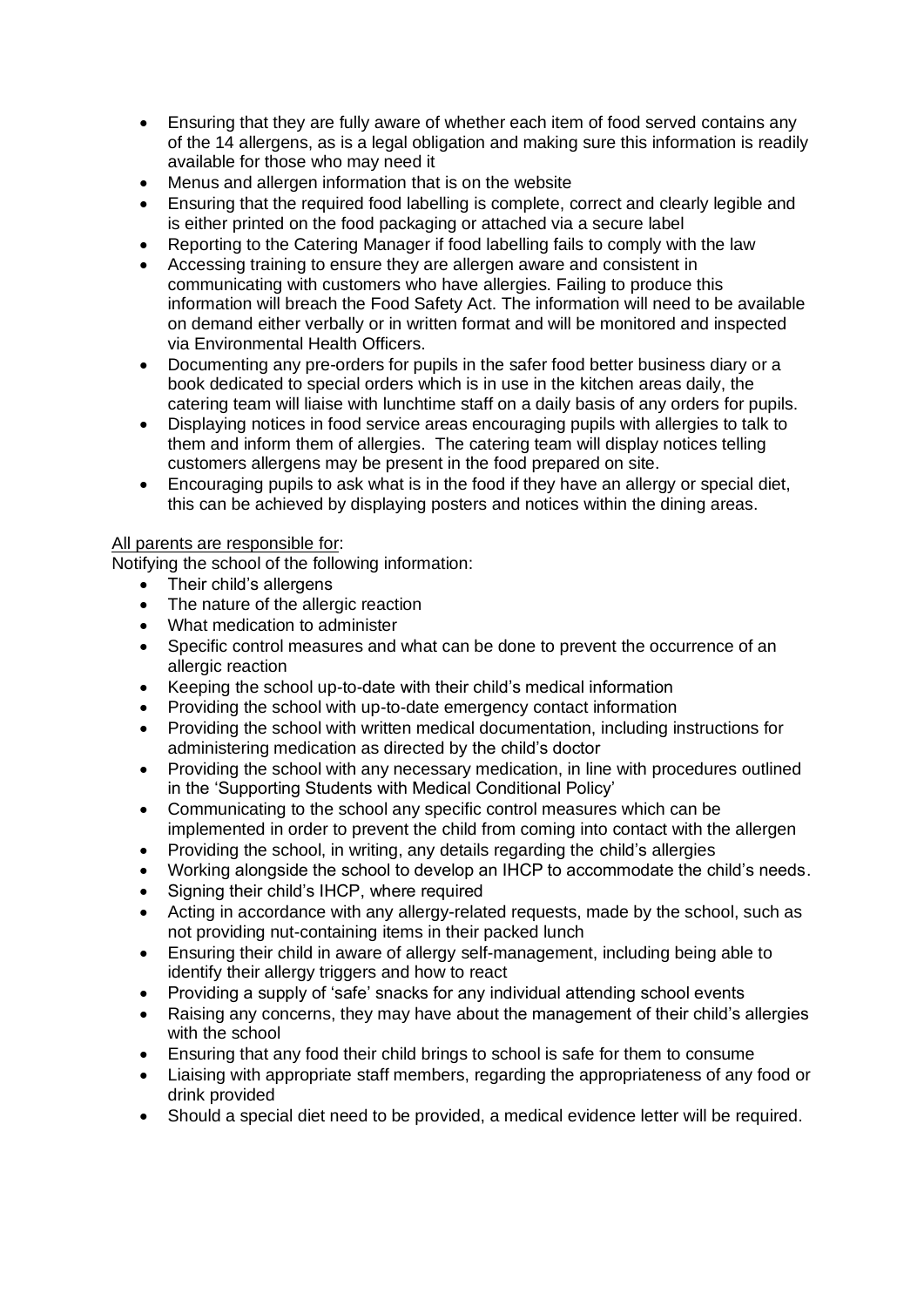All pupils are responsible for:

- Ensuring that they do not exchange food with other pupils
- Avoiding food which they know they are allergic to, as well as any food with unknown **ingredients**
- Being proactive in the care and management of their allergies
- Notifying a member of staff immediately the event they believe that are having an allergic reaction, even if the cause is unknown
- Notifying a member of staff when they believe they may have come into contact with something containing an allergen
- Learning to recognise personal symptoms of an allergic reaction
- Keeping necessary medications in an agreed location which members of staff are aware of
- Developing greater independence in keeping themselves safe from allergens
- Notifying a staff member if they are being bullied or harassed as a result of their allergies

# **Food allergies**

Parents will provide the school with a written list of any foods that their child may have an adverse reaction to, as well as the necessary action to be taken in the event of an allergic reaction, such as any medication required.

Information regarding all pupil's food allergies will be collated and will be passed on to the school's catering team.

When making changes to menus or substituting food products, the school will ensure that pupils special dietary needs continue to be met by:

- Checking any product changes with all food supplies
- Asking caterers to read labels and product information before use
- Using the Food Standards Agency Allergen matrix to list the ingredients in all melas
- Ensuring allergen ingredients remain identifiable

Catering staff have a full list of allergens and will avoid using them within the menu where possible

Where meals include allergens or traces of allergens, staff will use clear and fully visible labels, to denote allergens of which consumers should be aware

The school will ensure that there are always dairy and gluten-free options available for pupils with allergies and intolerances.

Where a pupil who attends the school has a nut allergy, the school will follow the processed outlined below, including:

- Requesting that the school catering team eliminates nuts and food items with nuts as ingredients from meals as far as possible ensuring that food items containing nuts will not be served, or as far as possible will not be brought onto the school premises
- Maintaining an allergy log and ensuring staff know where it can be located

Catering staff can identify those pupils with dietary needs through the use of the catering system

All food tables will be disinfected before and after being used.

Anti-bacterial spray and wipes will be used.

Boards used for fruit and vegetables will be a different colour to the rest in order to remind kitchen staff to keep them separate.

Any sponges or cloths that are used for cleaning are disposable.

Learning activities which involve the use if food such as food technology lessons, will be planned in accordance with the pupils' IHCPs, taking into account any known allergies of the students involved.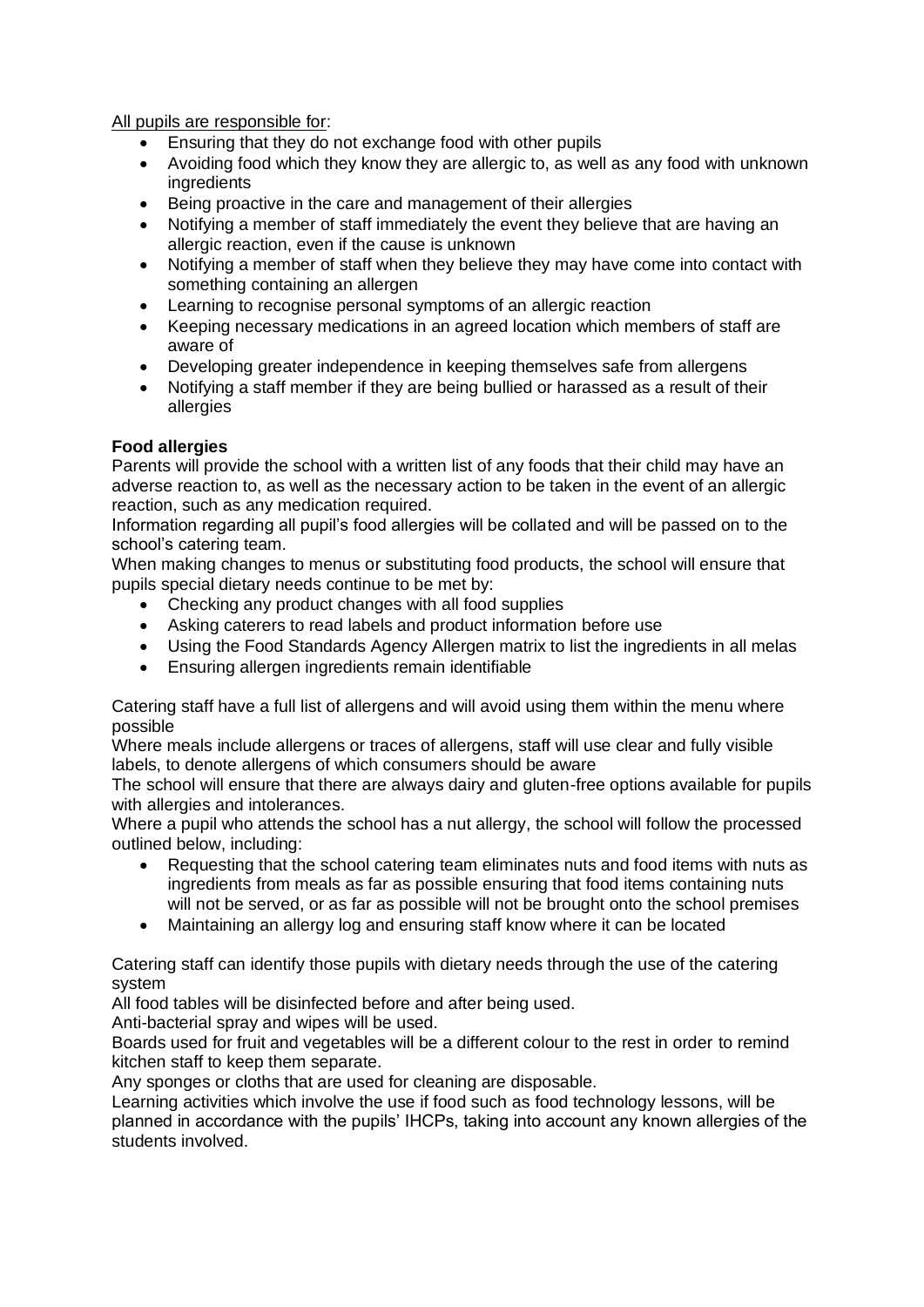## **Food allergen labelling**

From 1 October 2021, the school will adhere to new allergen labelling rules of pre-packed food goods, in line with Food Information (Amendment) (England) Regulations 2019, also known as Natasha's Law.

The school will ensure that all food is labelled accurately, that food is never labelled as being 'free from' an ingredient unless staff are certain that there are no traces of that ingredient in the product, and that all labelling is checked before being offered for consumption. The relevant staff, e.g. catering staff, will be trained prior to storing, handling, preparing, cooking and/or serving food to ensure they are aware of their legal obligations. Training will be reviewed as soon as there are any revisions to related guidance or legislation.

## **Food labelling**

The school will ensure that allergen traceability information is readily available. Allergens will be tracked using the following method:

Allergen information from our main supplier is displayed

Allergen tracking will continue throughout the school's handling of allergen containing food goods, including during storage, preparation, handling, cooking and serving

The food allergen log will be monitored for completeness on a weekly basis by the Catering Manager

Incidents of incorrect practices and incorrect and/or incomplete packaging will be recorded in an incident log and managed by the Catering Manager

#### **Declared allergens**

The school will provide information on the presence of allergens in all menu items.

The following allergens will be declared:

Cereals containing gluten and wheat, e.g. spelt, rye and barley, crustaceans, e.g. crabs, prawns, lobsters

Nuts, including almonds, hazelnuts, walnuts, cashews, pecan nuts, brazil nuts and pistachio nuts

**Celery** Eggs Fish **Peanuts Soybeans** Milk Mustard Sesame seeds Sulphur dioxide and sulphites at concentrations of more than 10mg/kg or 10mg/L in terms of total sulphur dioxide Lupin Molluscs, e.g. mussels, ovsters, squid, snails

Any abnormalities in labelling will be reported to the Catering Manager immediately, who will then contact the relevant supplier where necessary. The Catering Manager will be responsible for monitoring food ingredients, packaging and labelling on a weekly basis and will contact the supplier immediately in the event of any anomalies.

# **Changes to ingredients and food packaging**

The school will ensure that communication with suppliers is robust and any changes to ingredients and/or food packaging are clearly communicated to kitchen staff and other relevant members of staff. Following any changes to ingredients and/or food packaging, all associated documentation will be reviewed and updated as soon as possible.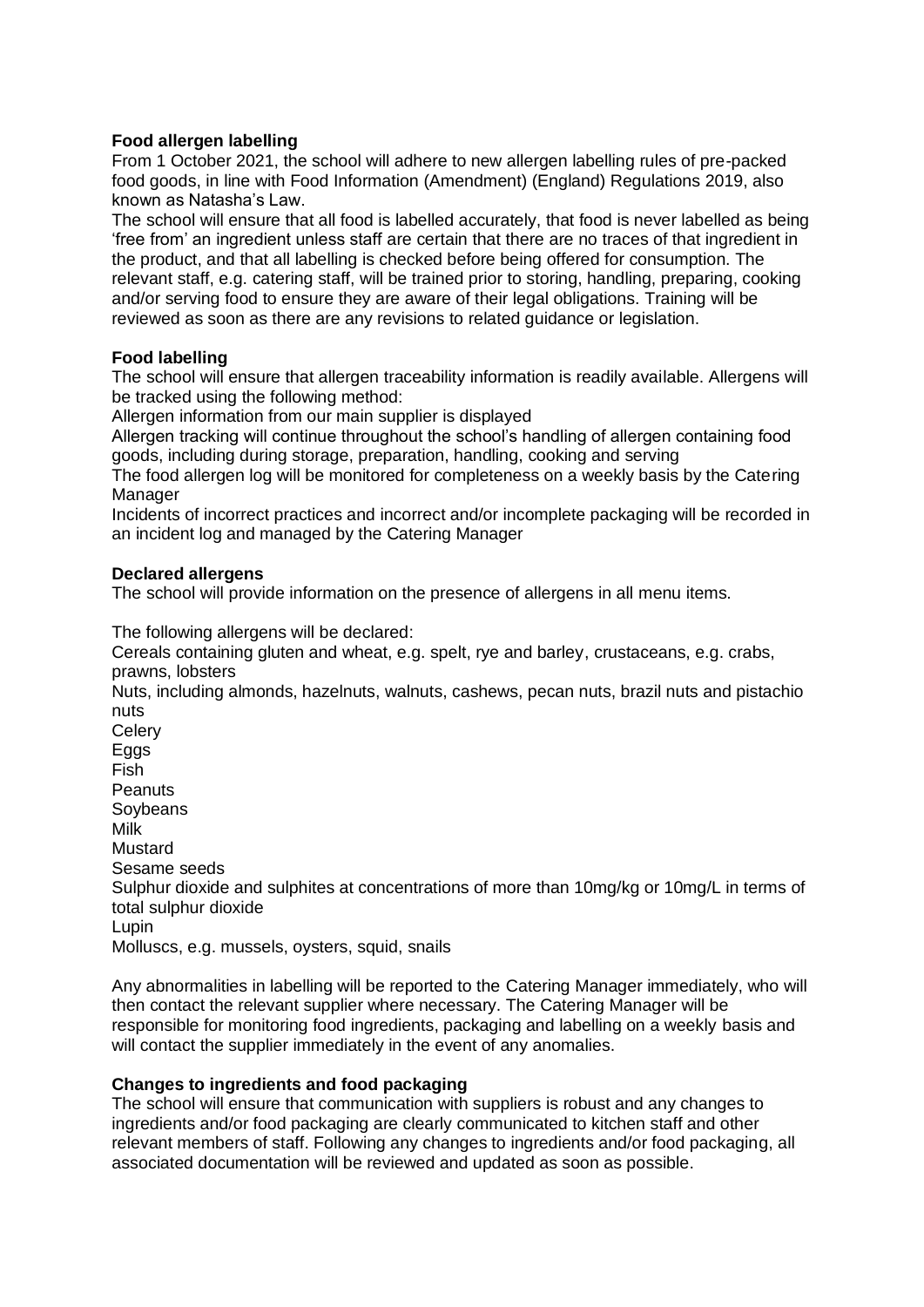#### **Seasonal allergies**

The term 'seasonal allergies' refers to common outdoor allergies, including hay fever and insect bites. Precautions regarding the prevention of seasonal allergies include *ensuring that grass within the school premises is not mown whilst students are outside.* Pupils will be encouraged to wash their hands after being outside. Staff members will be diligent in the management of wasp, bee and ant nests on school grounds and in the school's nearby proximity, reporting any concerns to the site staff. Where a pupil with a known allergy is stung or bitten by an insect, medical attention will be given immediately.

## **Nut allergies**

We have a duty of care to all pupils, so will work together to minimise the risks to pupils by asking parents not to send in items in packed lunches marked 'does contain nuts' or 'contains peanuts'. Lunchtime staff will be alert to obvious signs of nuts being brought into school and any nuts/nut products found to be brought into school, will be bagged up and returned. If the pupil who has brought in nuts/nut products are sitting near to a child with a severe allergy, the pupil with nuts/nut products will be asked to move tables and asked to wash their hands after eating (foods not permitted include: packs of nuts, peanut butter sandwiches, nutella, chocolate bars containing nuts and cakes with nuts in them). If a packed lunch contains an item which 'may contain nuts' these will be permitted. Luckily, airborne allergic reactions are very rare. Usually, a person has to ingest or directly come into contact with the protein (usually found in peanuts) in order to suffer an allergic reaction. It is not possible to ensure that The Rydal Academy is 100% nut free, but we will strive to reduce risks as much as we can by working with parents, pupils and staff to manage and reduce the risks of allergic reactions to nuts, through:

- $\circ$  transferring medication, alongside the pupil/s with allergies, to and from shared eating areas,
- o not permitting the sharing of food from packed lunches,
- $\circ$  bagging up and returning any items found in packed lunches that 'contain nuts' or 'contain peanuts',
- $\circ$  working with parents, pupils and staff to manage and reduce the risks of allergic reactions to nuts

## **Adrenaline auto-injectors (AAIs)**

Pupils who suffer from severe allergic reactions may be prescribed an AAI for use in the event of an emergency.

#### **Medical attention and required support**

Once a pupil's allergies have been identified, a meeting will be set up between the pupil's parents, the Medical TA and any other relevant staff members, in which the pupil's allergies will be discussed and a plan of appropriate action/support will be developed.

All medical attention, including that in relation to administering medication, will be conducted in accordance with the Supporting Students with Medical Conditions Policy.

Parents will provide the school with any necessary medication, ensuring that this is clearly labelled with the pupil's name, class, expiration date and instructions for administering it. Pupils will not be able to attend school or educational visits without any life-saving medication that they may have, such as AAIs.

All members of staff involved with a pupil with a known allergy are aware of the location of emergency medication and the necessary action to take in the event of an allergic reaction. Any specified support which the pupil may require is outlined in their IHCP. All staff members providing support to a pupil with a known medical condition, including those in relation to allergens, will be familiar with the student's IHCP.

The Medical TA is responsible for working alongside relevant staff members and parents in order to develop IHCPs for students with allergies, ensuring that any necessary support is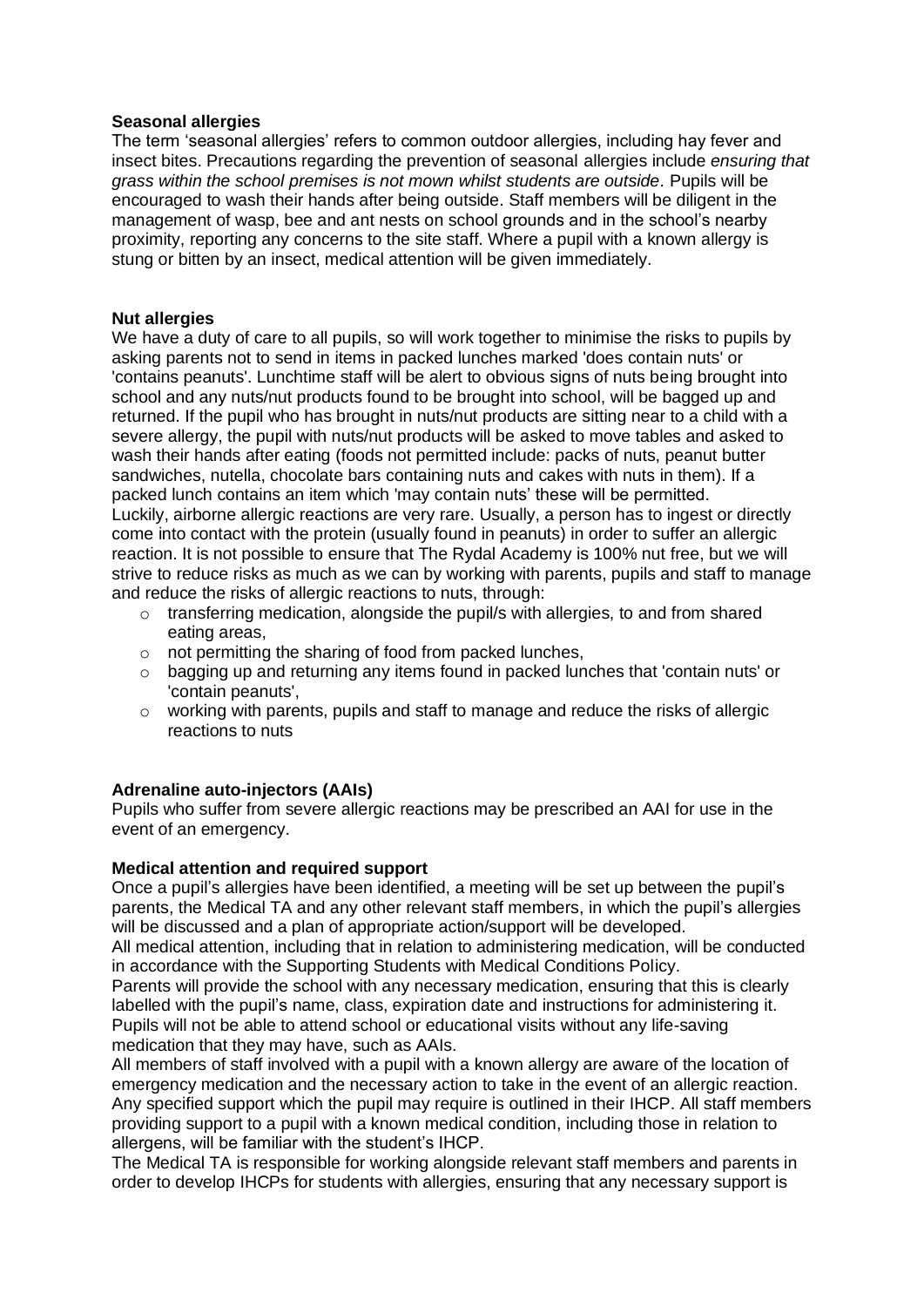provided and the required documentation is completed, including visit risk assessments being undertaken.

The Inclusion Lead has overall responsibility for ensuring that IHCPs are implemented, monitored and communicated to the relevant members of the school community.

## **Staff training**

Designated staff members will be trained in how to administer an AAI, and the sequence of events to follow when doing so.

In accordance with the Supporting Students with Medical Conditions Policy, staff members will receive appropriate training and support relevant to their level of responsibility, in order to assist students with managing their allergies.

The school will arrange specialist training on at least an annual basis where a pupil in the school has been diagnosed as being at risk of anaphylaxis.

The relevant staff, e.g. kitchen staff, will be trained on food labelling and the requirements set out in Natasha's Law.

The relevant members of staff will be trained on how to consistently and accurately trace allergen-containing food routes through the school, from supplier delivery to consumption.

All staff members will be taught to:

- Recognise the range of signs and symptoms of severe allergic reactions
- Respond appropriately to a request for help from another member of staff
- Recognise when emergency action is necessary
- Administer AAIs according to the manufacturer's instructions
- Make appropriate records of allergic reactions

All staff members will:

- Be trained to recognise the range of signs and symptoms of an allergic reaction
- Understand how quickly anaphylaxis can progress to a life-threatening reaction, and that anaphylaxis can occur with prior mild-moderate symptoms
- Understand that AAIs should be administered without delay as soon as anaphylaxis occurs
- Understand how to access AAIs
- Understand who the designated members of staff are, and how to access their help
- Understand that it may be necessary for staff members other than designated staff members to administer AAIs, e.g. in the event of a delay in response from the designated staff members, or a life-threatening situation
- Be aware of how to administer an AAI should it be necessary
- Be aware of the provisions of this policy

#### **In the event of a mild-moderate allergic reaction**

Mild-moderate symptoms of an allergic reaction include the following:

- Swollen lips, face or eyes
- Itchy/tingling mouth
- Hives or itchy skin rash
- Abdominal pain or vomiting
- Sudden change in behaviour

If any of the above symptoms occur in a pupil, the nearest adult will stay with the pupil and call for help from staff members able to administer AAIs.

The nearest staff member will administer the AAI. The pupil's parents will be contacted immediately if a pupil suffers a mild/moderate allergic reaction, and if an AAI has been administered.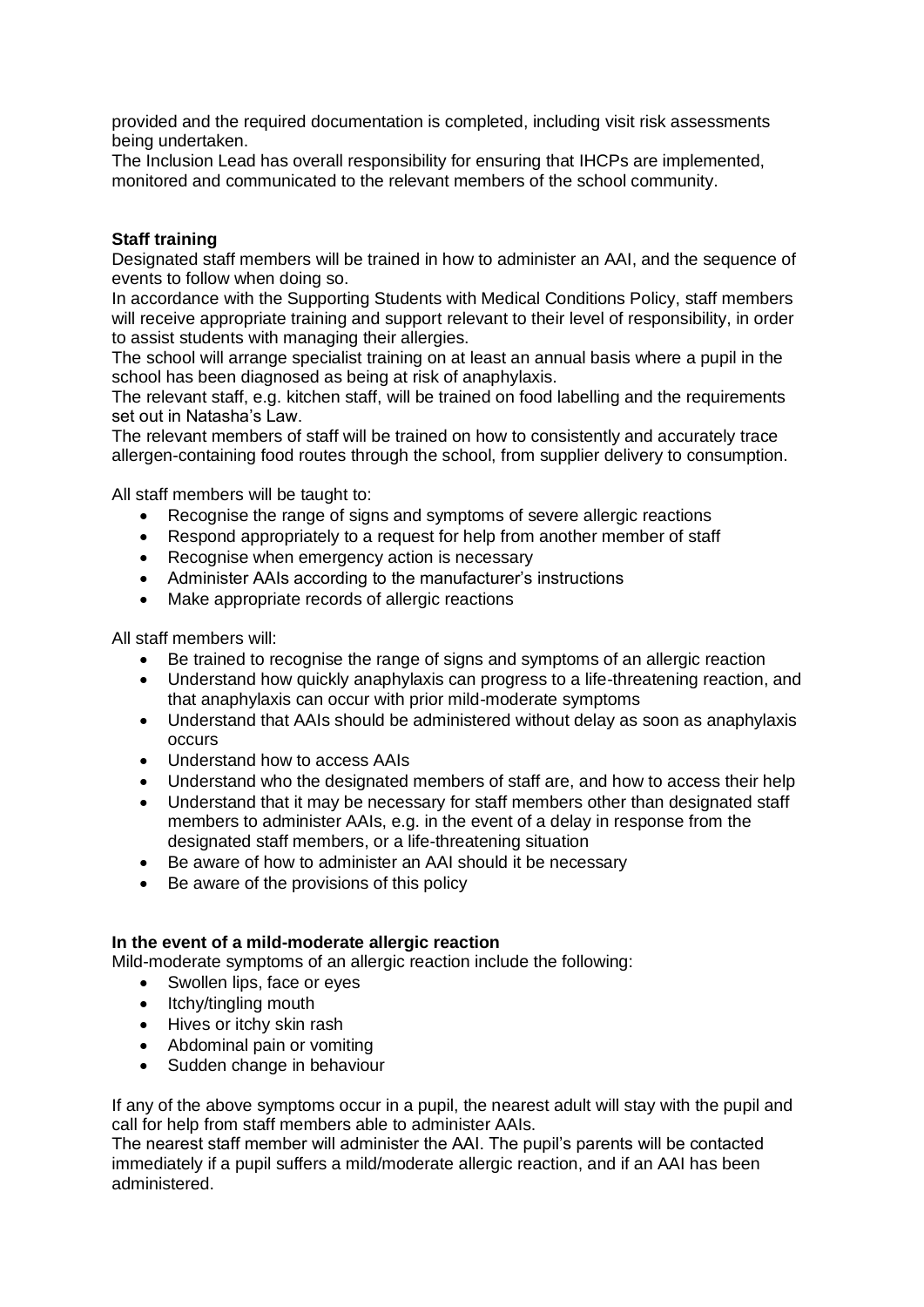In the event that a pupil without a prescribed AAI, or who has not been medically diagnosed as being at risk of anaphylaxis, suffers an allergic reaction, a designated staff member will contact the emergency services and seek advice as to whether an AAI should be administered. An AAI will not be administered in these situations without contacting the emergency services.

For mild-moderate allergy symptoms, the AAI will usually be sufficient for the reaction; however, the pupil will be monitored closely to ensure the reaction does not progress into anaphylaxis. Should the reaction progress into anaphylaxis, the school will act in accordance with the student's IHCP and advice from the emergency services. The school will refer any pupil who has been administered an AAI to the hospital for further monitoring.

The Head Teacher will ensure that any designated staff member required to administer an AAI has appropriate cover in place, e.g. if they were teaching a class at the time of the reaction.

## **In the event of anaphylaxis**

Anaphylaxis symptoms include the following:

- Persistent cough
- Hoarse voice
- Difficulty swallowing, or swollen tongue
- Difficult or noisy breathing
- Persistent dizziness
- Becoming pale or floppy
- Suddenly becoming sleepy, unconscious or collapsing

In the event of anaphylaxis, the nearest adult will lay the pupil flat on the floor with their legs raised and will call for help.

A staff member will administer an AAI to the pupil. Spare AAIs will only be administered if appropriate consent has been received. If necessary, other staff members may assist staff members with administering AAIs. The emergency services will be contacted immediately. A member of staff will stay with the pupil until the emergency services arrive – the pupil *will be encouraged to* remain lay flat and still.

If the pupil stops breathing, a suitably trained member of staff will administer CPR. If there is no improvement after five minutes, a further dose of adrenaline will be administered using another AAI, if available.

In the event that a pupil without a prescribed AAI, or who has not been medically diagnosed as being at risk of anaphylaxis, suffers an allergic reaction, a designated staff member will contact the emergency services and seek advice as to whether an AAI should be administered. An AAI will not be administered in these situations without contacting the emergency services. A designated staff member will contact the student's parents as soon as is possible.

Upon arrival of the emergency services, the following information will be provided:

- Any known allergens the pupil has
- The possible causes of the reaction, e.g. certain food
- The time the AAI was administered including the time of the second dose, if this was administered

Any used AAIs will be given to paramedics.

Staff members will ensure that the pupil is given plenty of space, moving other pupils to a different room where necessary.

A member of staff will accompany the pupil to hospital in the absence of their parents. If a pupil is taken to hospital by car, two members of staff will accompany them. Following the occurrence of an allergic reaction, the Leadership Team will review the adequacy of the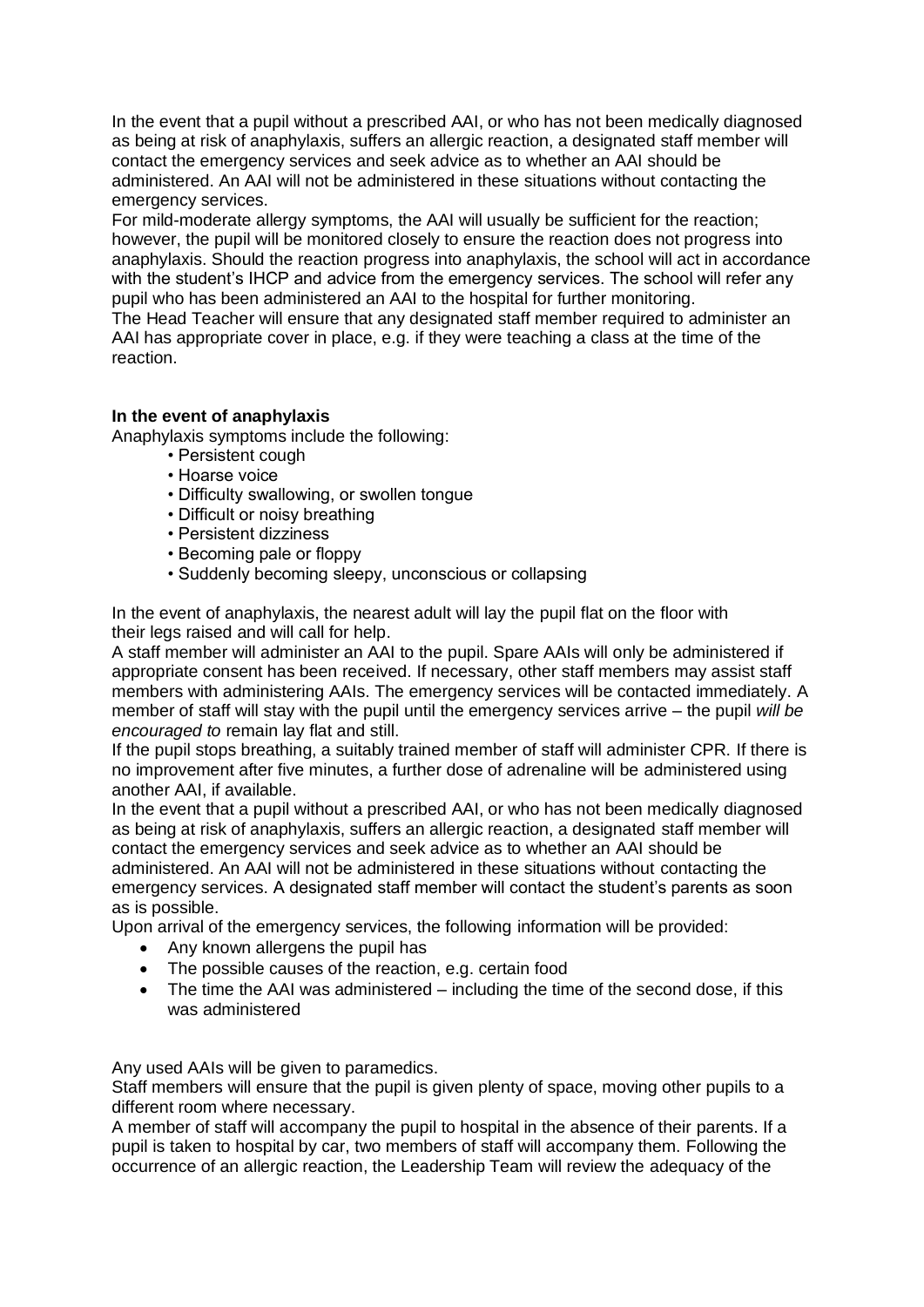school's response and will consider the need for any additional support, training or other corrective action.

#### **Monitoring and review**

The effectiveness of this policy will be monitored and evaluated by all members of staff. Any concerns will be reported to the headteacher immediately. Following each occurrence of an allergic reaction, this policy and students' IHCPs will be updated and amended as necessary.

#### **Control Procedures**

There are at least 3 staff members in the kitchen with a Level 2 Award in Managing Allergens in Catering and a further 6 with the updated award 'Food Allergy Intolerance training'. All catering staff are trained on how to read labels correctly when looking for allergens, how to check recipes for allergens and how to communicate with customers with allergies.

#### **Events in School**

Events in school are required to comply with the new legislation this would include events such as: a charity cake sale, garden fete, Christmas lunch for the community, biscuits for production evenings etc. When food for these events is produced in the catering departments a copy of the relevant allergen information will be made available. For an event where pupils or staff or visitors are supplying food, they must supply the relevant information to school. A form will be given to the person responsible for the organisation of the event to document what will be sold and what allergens if any are present in the food. This form should be seen before the goods are sold. It is the person responsible for the event to gather this information and to make sure this information is available. If products are bought in ready cooked for an event such as a pack of cakes but are sold loose out of the packaging, the packaging needs to be kept for allergen information for the customers. The school cannot be held responsible for the accuracy of the information from another source this will be highlighted on the form (appendix1). If any departments or visitors require advice on what is required, they can contact the schools catering departments. The form after the event should be stored within catering department in case any queries emerge in the weeks after the event. Recommend these records are stored for 3 months.

## **Validation**

School catering departments will be inspected by Environmental Health to confirm that they are compliant with the new legislation. The catering manager in each school kitchen will monitor and observe staff when preparing allergens to confirm they are following correct procedures. The Trust Business Manager will spot check the catering teams to ask what is in dishes to ensure their method of communication is correct. These spot checks will be recorded by the Catering Manager. The Trust Business Manager will conduct termly audits on catering departments that will include allergy management.

#### **Breach of Policy**

Any breach of policy will be investigated initially by the Catering Manager. The investigation will identify the circumstances surrounding the breach, a review of operating procedures, staff competency and training.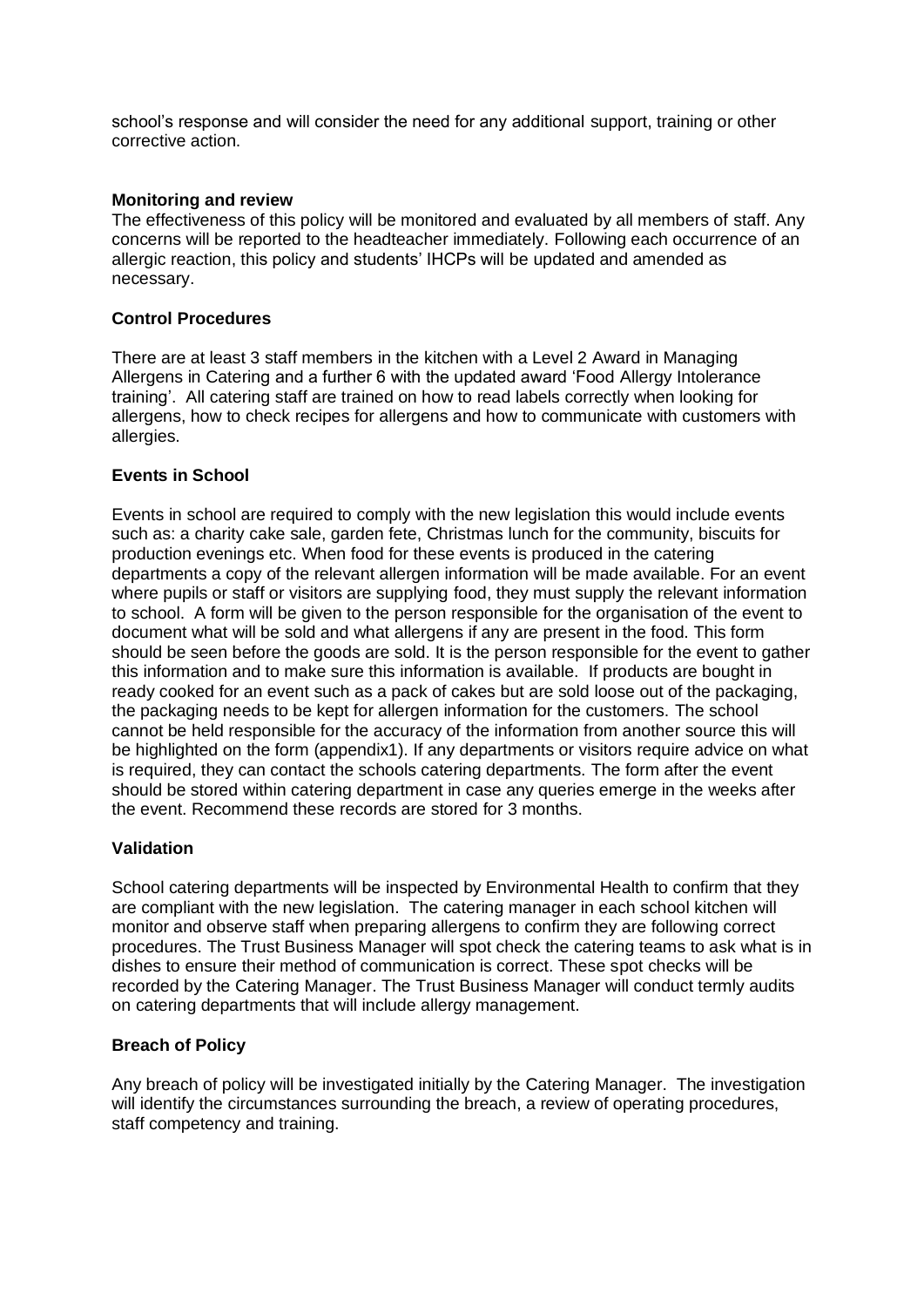| ï<br>۰. |  |  |
|---------|--|--|
|         |  |  |

|--|--|

**Date ………………………………………………………………**

**Person Responsible for event…………………………………..**

**Person cooking/ supplying food for event ………………………………………..**

**Please fill in the allergen details overleaf for any food products on sale or available at the event. Food sold or available that is pre-packed with allergen labeling is not required. Food that is sold loose out of packaging is required. This information must be available at all school events, failure to provide this information will result in products not being sold or available at the event.**

**Please note: The Rydal Academy is not responsible for the accuracy of the information of allergens on products prepared outside of the catering department.**